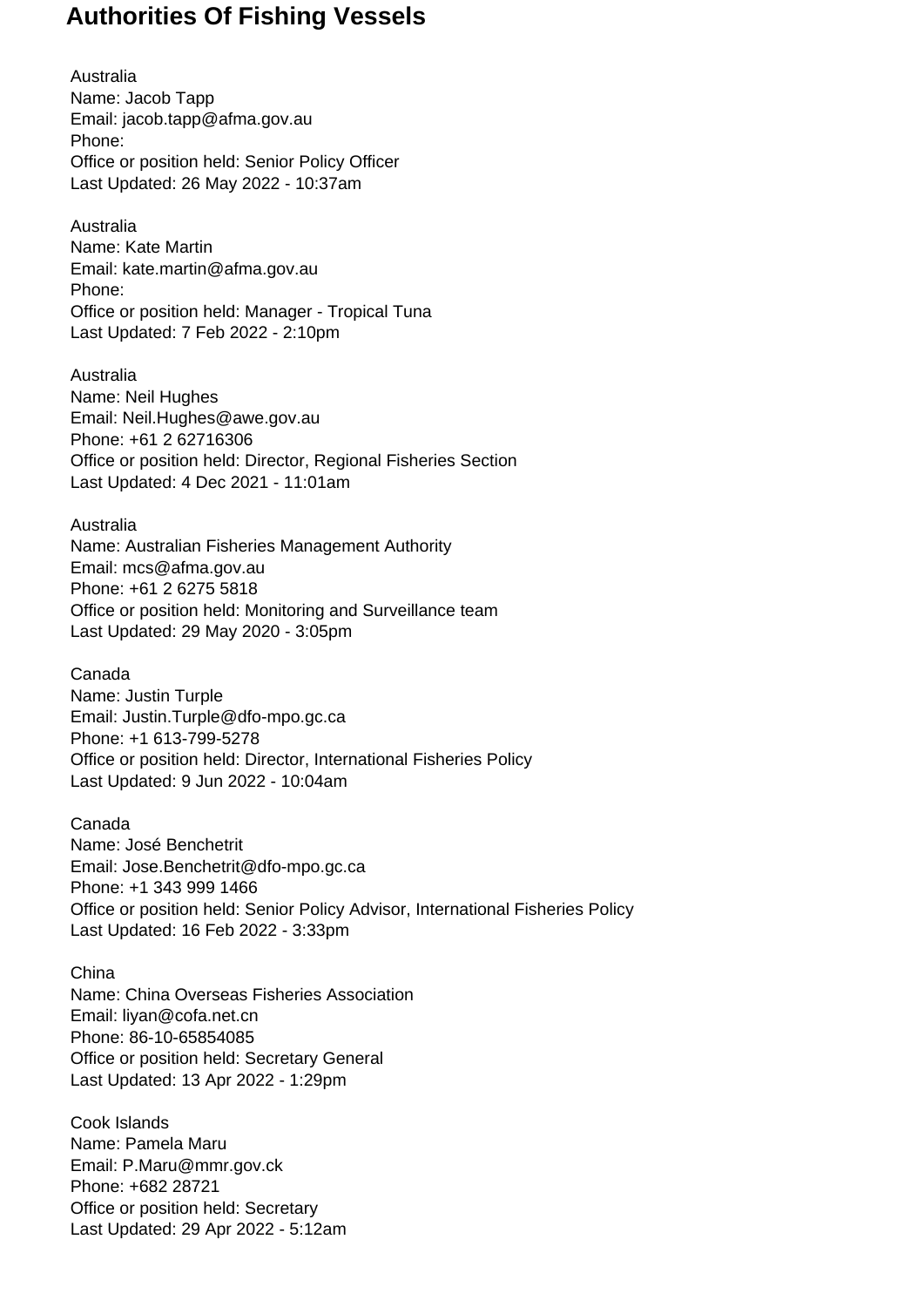Cook Islands Name: Offshore Fisheries Division Email: rar@mmr.gov.ck Phone: +682 28721 Office or position held: Correspondence copies Last Updated: 26 Feb 2019 - 3:53pm

Ecuador Name: Dana Zambrano Email: dzambranoz@produccion.gob.ec Phone: Office or position held: Undersecretary of Fisheries Last Updated: 18 Nov 2021 - 5:16am

Ecuador Name: Rebeca Espinoza-Bernal Email: respinoza@produccion.gob.ec Phone: +593 5266 6109 Office or position held: Fisheries and Aquaculture Policies Specialist Last Updated: 16 Feb 2022 - 3:48pm

Ecuador Name: Despacho Email: despachovap@produccion.gob.ec Phone: +593 5 266 6109 Ext. 1103 - 1104 Office or position held: Office of the Vice Ministry of Aquaculture and Fisheries Last Updated: 8 Feb 2022 - 10:55am

El Salvador Name: Antonio Carlos Vasquez Jovel Email: antonio.vasquez@mag.gob.sv Phone: +503 2210 1961 Office or position held: El Salvador Tuna Commissioner to WCPFC Last Updated: 5 Apr 2022 - 5:09pm

European Union Name: EUROPEAN COMMISSION Email: MARE-RFMO@ec.europa.eu Phone: +32 229 87 540 Office or position held: Record of Fishing Vessels - VMS - EM/ER Last Updated: 28 Mar 2022 - 4:28pm

European Union Name: EU-PORTUGAL Email: rfmo.tuna@dgrm.mamaot.pt Phone: +351 213 02 5185 Office or position held: Centro de Controlo e Vigilância da Pesca (FMC-Portugal) Last Updated: 28 Mar 2022 - 4:28pm

European Union Name: EU-SPAIN Email: csp@mapa.es Phone: +34 913 47 1750 or 1745 or 1850 Office or position held: Centro de Seguimiento de Pesca - CSP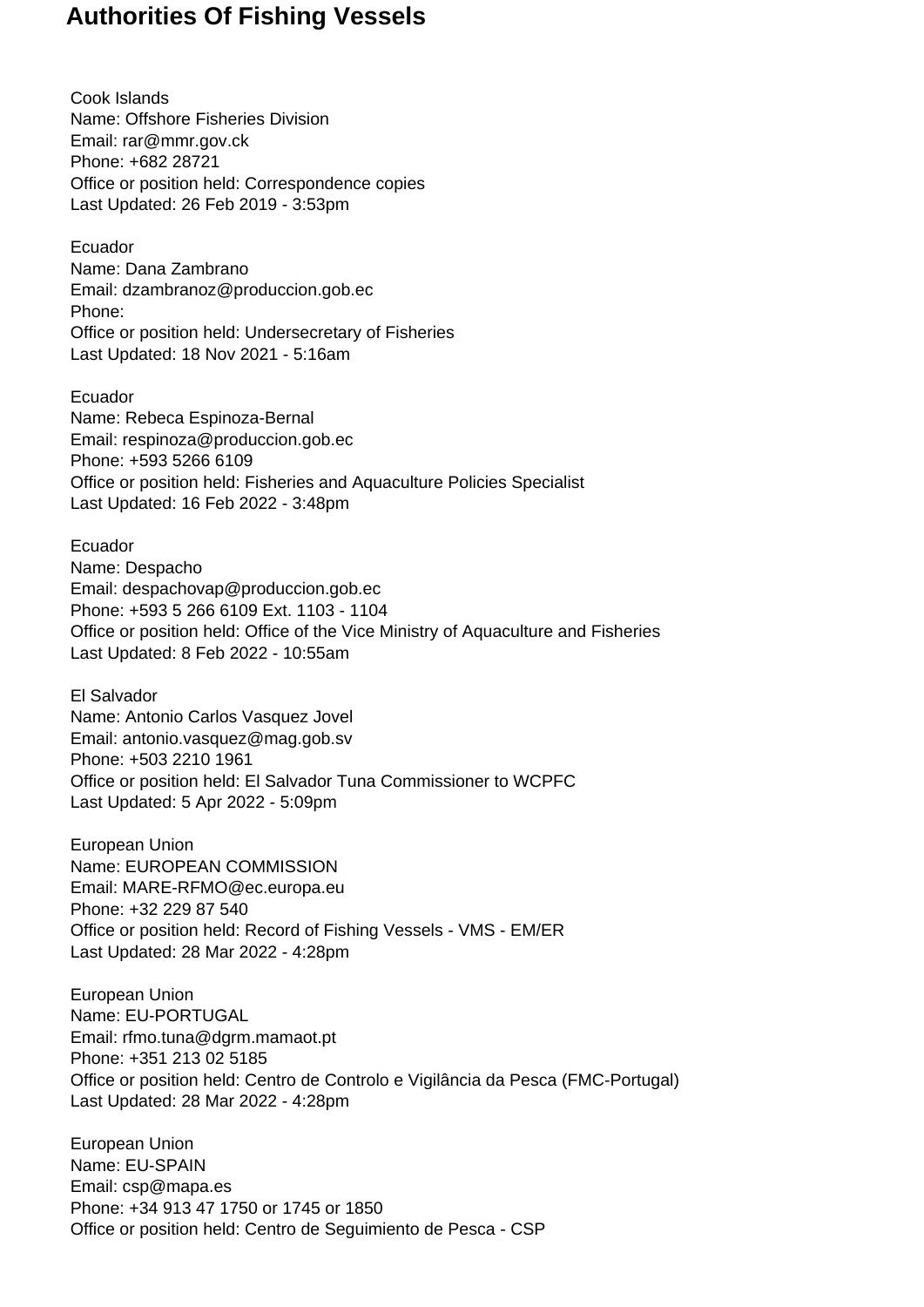Last Updated: 28 Mar 2022 - 4:28pm

Federated States of Micronesia Name: Division of Sea Transportation Email: jhntiegmai@yahoo.com Phone: +691 320 2865 Office or position held: Safety and Inspection Manager Last Updated: 28 Feb 2019 - 9:58am

Fiji

Name: Leba Dranivesi Email: dranivesi.leba@gmail.com Phone: +679 3225700 Office or position held: Fisheries Officer Last Updated: 3 Jul 2022 - 4:15pm

Fiji

Name: Shelvin Chand Email: chand13.shelvin@gmail.com Phone: 9530376 Office or position held: Fisheries officer Last Updated: 15 May 2022 - 11:11am

Fiji

Name: Jone Amoe Email: amoe.jone@gmail.com Phone: +679 9921036 Office or position held: Principal Fisheries Officer - Offshore Fisheries Division Last Updated: 15 May 2022 - 11:12am

France

Name: France Fisheries Monitoring Centre Email: cnsp-france@developpement-durable.gouv.fr Phone: +33 2 9729 3427 Office or position held: For Circulars only Last Updated: 7 Jun 2022 - 11:19pm

Indonesia Name: Ridwan Mulyana Email: ridwan.mulyana@kkp.go.id Phone: +6221 3519070 (EXT 1239) Office or position held: Directorate of Fish Resources Management | Directorate General of Capture **Fisheries** Last Updated: 5 Apr 2022 - 4:47pm

Japan Name: Shinji Hiruma Email: shinji\_hiruma150@maff.go.jp Phone: +81-3-3502-8459 Office or position held: International Affairs Division Last Updated: 6 Apr 2022 - 12:09pm

Japan Name: Aya Matsushima Email: aya\_matsushima190@maff.go.jp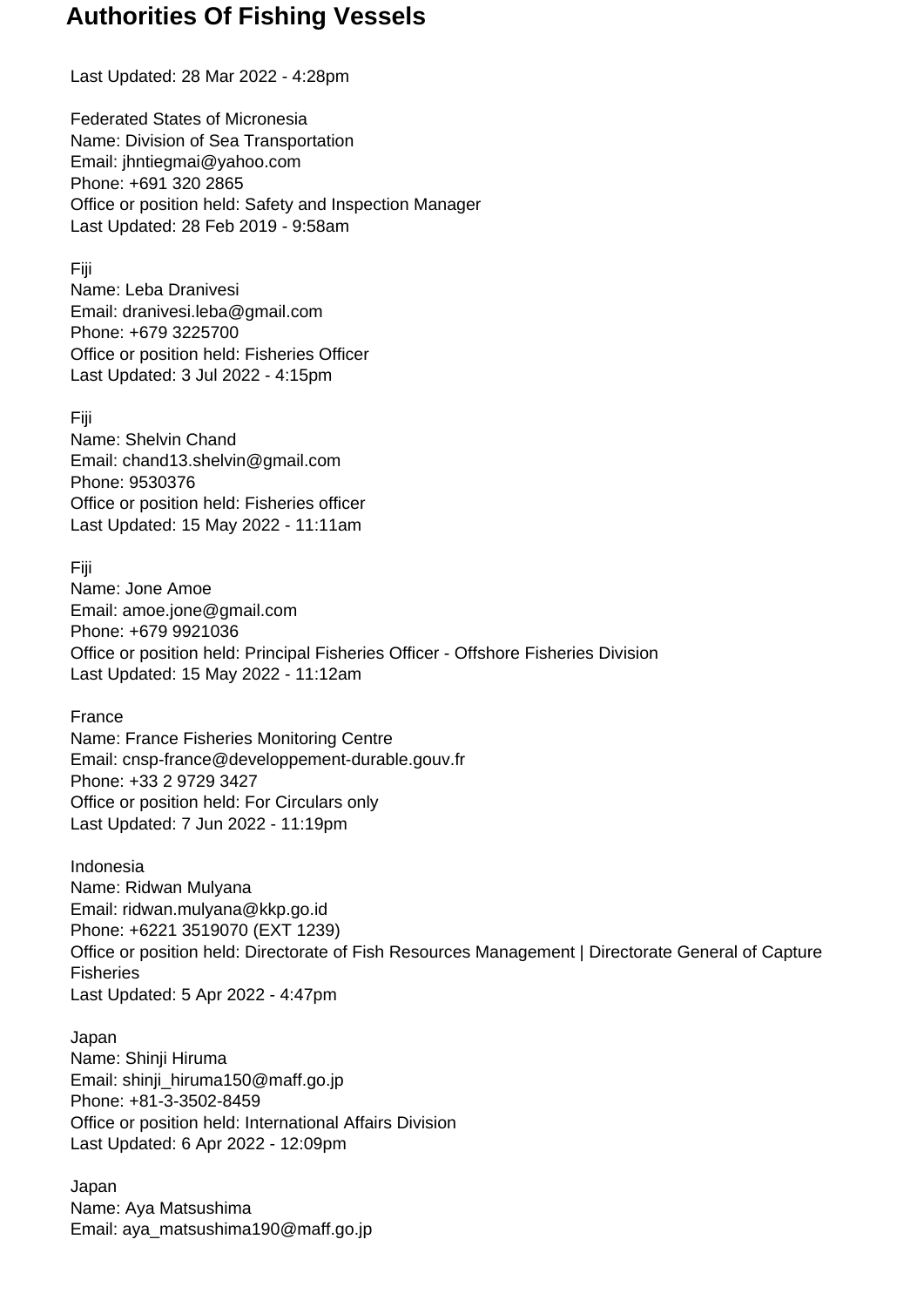Phone: Office or position held: Staff, International Affairs Division Last Updated: 4 Apr 2022 - 3:58pm

Japan Name: Hajime Taguchi Email: hajime\_taguchi830@maff.go.jp Phone: +81-3-6744-2364 Office or position held: International Affairs Division Last Updated: 23 Apr 2021 - 4:53pm

Kiribati Name: Dr. Agnes Yeeting Email: agnesy@mfmrd.gov.ki Phone: +686 7502 1099 Office or position held: Secretary Last Updated: 23 Apr 2021 - 4:59pm

Liberia Name: Ruphene Sidifall Email: rsidifall@liscr.com Phone: 7037903434 Office or position held: Associate Counsel Last Updated: 16 Feb 2022 - 5:00pm

Nauru Name: Charleston Deiye Email: cdeiye@gmail.com Phone: (674) 557 3055 Office or position held: Chief Executive Officer Last Updated: 5 Apr 2022 - 4:49pm

New Caledonia Name: High Commissioner, Representative of the French Government in New Caledonia Email: mrcc.nc@lagoon.nc Phone: +687 29 23 32 Office or position held: Last Updated: 18 May 2018 - 7:08pm

New Zealand Name: Ministry for Primary Industries, New Zealand Email: InternationalCompliance@mpi.govt.nz Phone: +64 4 819 4244 Office or position held: International Compliance Last Updated: 22 Jan 2020 - 12:59pm

**Nicaragua** Name: Edward Jackson Abella Email: ejackson@inpesca.gob.ni Phone: +505 8408 4944 Office or position held: Executive President Last Updated: 5 Apr 2022 - 5:10pm

Niue Name: Hon. Dalton Tagelagi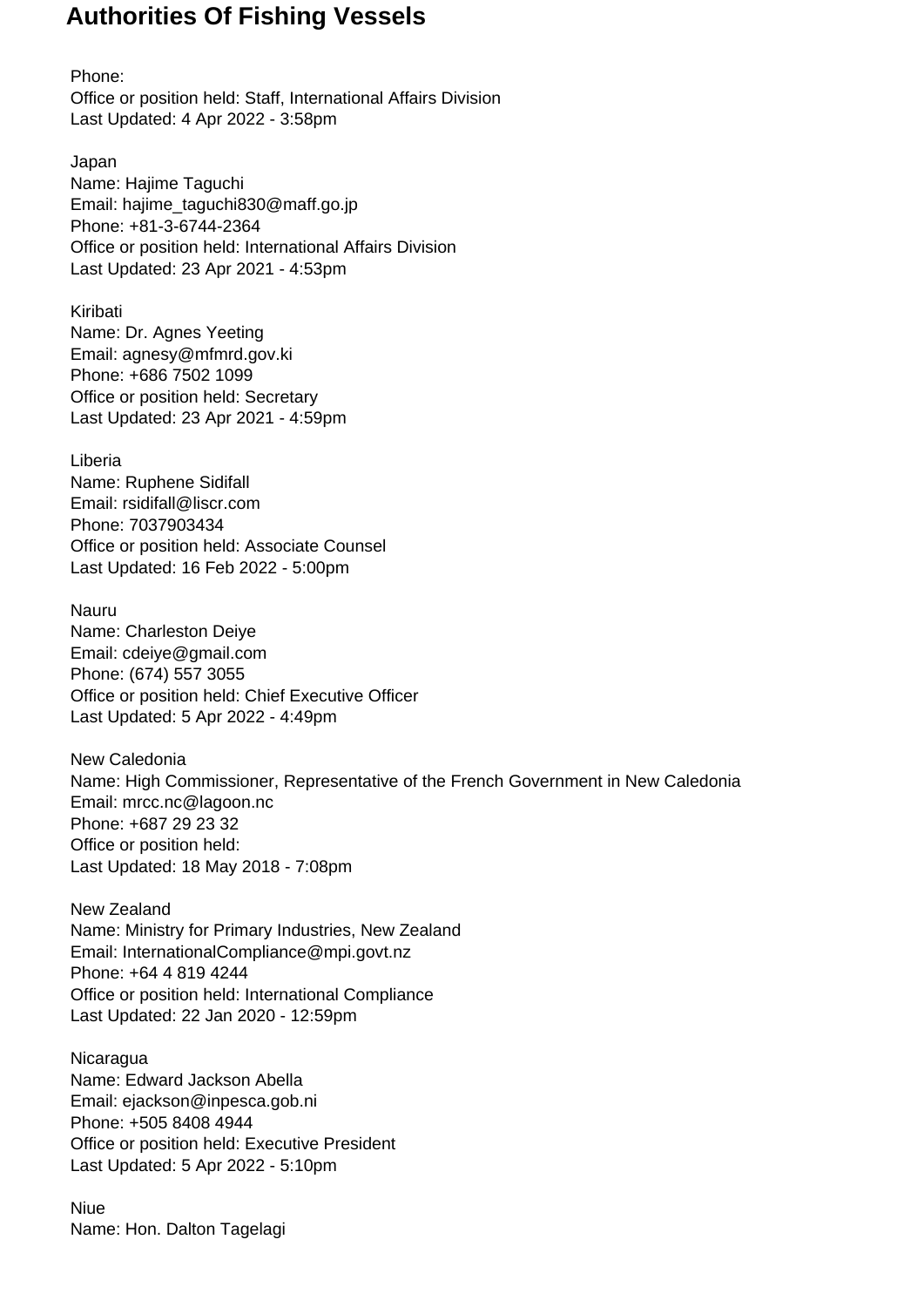Email: dalton.tagelagi@mail.gov.nu Phone: 683 4200 Office or position held: Minister Last Updated: 27 Feb 2019 - 11:39am

Niue Name: Poi Okesene Email: poi.okesene@mail.gov.nu Phone: (+683) 4233 Office or position held: Director, Department of Agriculture, Forestry and Fisheries; Ministry of Natural **Resources** Last Updated: 14 Oct 2021 - 5:59pm

Panama Name: Mario Aguilar Email: meaguilar@arap.gob.pa Phone: +50768541897 Office or position held: Compliance Officer Last Updated: 25 Aug 2021 - 8:10am

Panama Name: Aquilino Villamonte Ramos Email: avillamonte@mire.gob.pa Phone: +507 511-4273 Office or position held: Multilateral Economic Relations Last Updated: 26 Apr 2022 - 4:30pm

Panama Name: High Seas Fisheries Affairs Email: hsfs@arap.gob.pa Phone: +5075116008 Office or position held: In Charge of Compliance Last Updated: 1 Jan 2020 - 4:15am

Panama Name: Raul Delgado Email: rdelgado@arap.gob.pa Phone: +507 511 6098 Office or position held: General Director of International Cooperation Last Updated: 15 Mar 2022 - 9:39am

Panama Name: Flor Torrijos Email: ftorrijos@arap.gob.pa Phone: +507 511 6057 Office or position held: Administrator Last Updated: 5 Apr 2022 - 5:06pm

Papua New Guinea Name: John Edwards Kasu Email: jkasu@fisheries.gov.pg Phone: +675 309 0431 (Direct) Office or position held: Managing Director Last Updated: 5 Apr 2022 - 4:47pm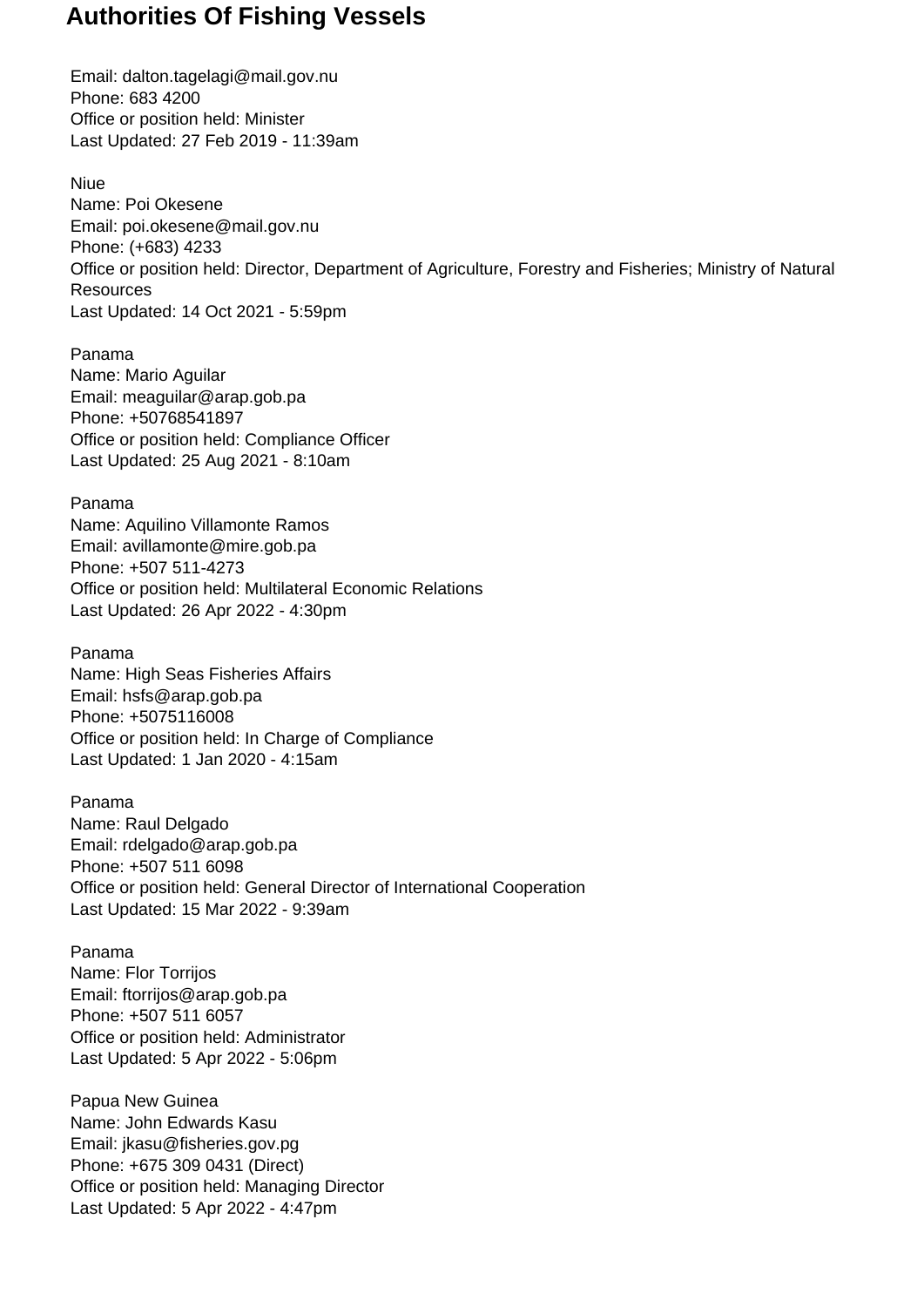**Philippines** Name: Benjamin Felipe S. Tabios Jr. Email: btabios@bfar.da.gov.ph Phone: +639439280034 Office or position held: Attorney V Last Updated: 6 Dec 2021 - 1:23pm

**Philippines** Name: Commodore Eduardo B Gongona, PCG (Ret.) Email: do@bfar.da.gov.ph Phone: +63 2 929 9597 Office or position held: Director Last Updated: 5 Apr 2022 - 5:01pm

Republic of Korea Name: GeunRyeong Kim Email: geunryeongkim@korea.kr Phone: Office or position held: Deputy Director Last Updated: 15 Jun 2022 - 3:54pm

Republic of Korea Name: Ilkang Na Email: ikna@korea.kr Phone: +82 44 200 5377 Office or position held: Policy Officer / Multilateral Fisheries Negotiator Last Updated: 6 Apr 2022 - 1:14pm

Republic of Korea Name: Jung-re Riley Kim Email: riley1126@korea.kr Phone: Office or position held: Commission Chair Last Updated: 9 Jun 2022 - 1:28pm

Republic of Korea Name: Korea FMC Email: fmc2014@korea.kr Phone: Office or position held: FMC, Korea Last Updated: 15 Mar 2022 - 4:26pm

Republic of Marshall Islands Name: Glen Joseph Email: gjoseph@mimra.com Phone: Office or position held: Executive Director Last Updated: 9 Jun 2022 - 1:11pm

Samoa Name: Tamaleaoa Leilua Email: Tama.leilua@maf.gov.ws Phone: 685 7722559 Office or position held: Snr Fisheries Officer Last Updated: 25 May 2022 - 8:32pm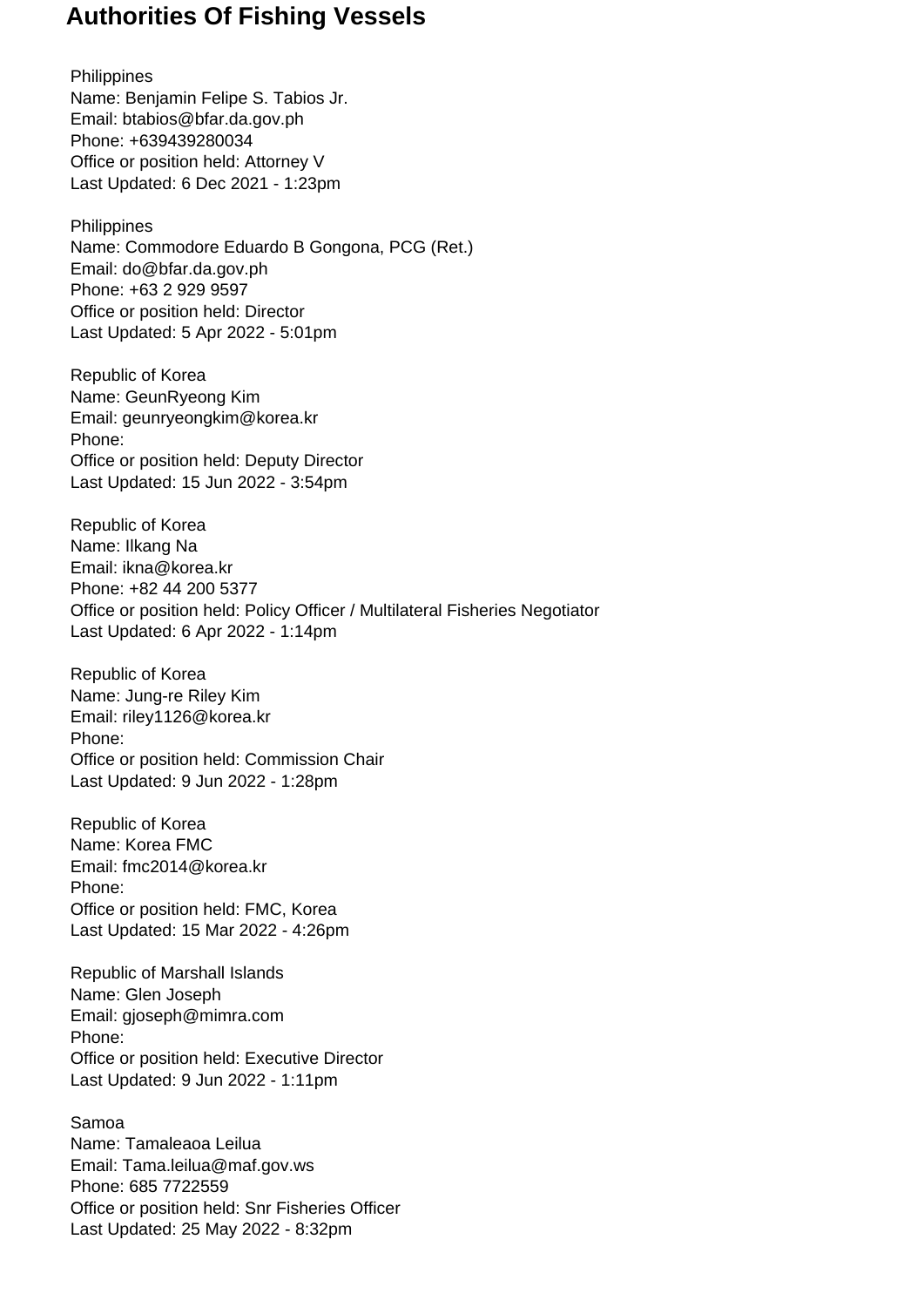Samoa Name: Lui Bell Email: lui.bell@maf.gov.ws Phone: 685 20369 Office or position held: Senior Fisheries Officer Last Updated: 25 May 2022 - 11:19am

Samoa Name: Mrs Peseta Noumea Simi Email: noumea@mfat.gov.ws Phone: +685 21171 Office or position held: Chief Executive Officer Last Updated: 5 Apr 2022 - 4:56pm

Solomon Islands Name: Dr. Christain Ramofafia Email: cramofafia@fisheries.gov.sb Phone: +677 39143 or 28604 Office or position held: Permanent Secretary Last Updated: 5 Apr 2022 - 4:45pm

Chinese Taipei Name: Fisheries Agency, Council of Agriculture, Executive Yuan Email: taiwan-wcpfc-hsbi@ms1.fa.gov.tw Phone: +886-2-2383-5893 Office or position held: Fisheries Agency Last Updated: 9 Mar 2020 - 2:01pm

Chinese Taipei Name: Coast Guard Administration, Ocean Affairs Council Email: jccc@cga.gov.tw Phone: +886-2-2239-9228 or +886-2-2239-9235 (24 Hour) Office or position held: Coast Guard Administration Last Updated: 9 Mar 2020 - 2:01pm

**Thailand** Name: Mr Mesak Pakdeekong Email: k\_mee1@hotmail.com Phone: +662 2940 6212 Office or position held: Director-General Last Updated: 28 Mar 2022 - 4:28pm

**Tokelau** Name: Feleti Tulafono Email: ftulafono@gmail.com Phone: +690 731373 Office or position held: Director Last Updated: 28 Mar 2022 - 12:47pm

Tonga Name: Dr Tu'ikolongahau Halafihi Email: ceo@tongafish.gov.to Phone: +676 21 399 or 27799 Office or position held: Chief Executive Officer